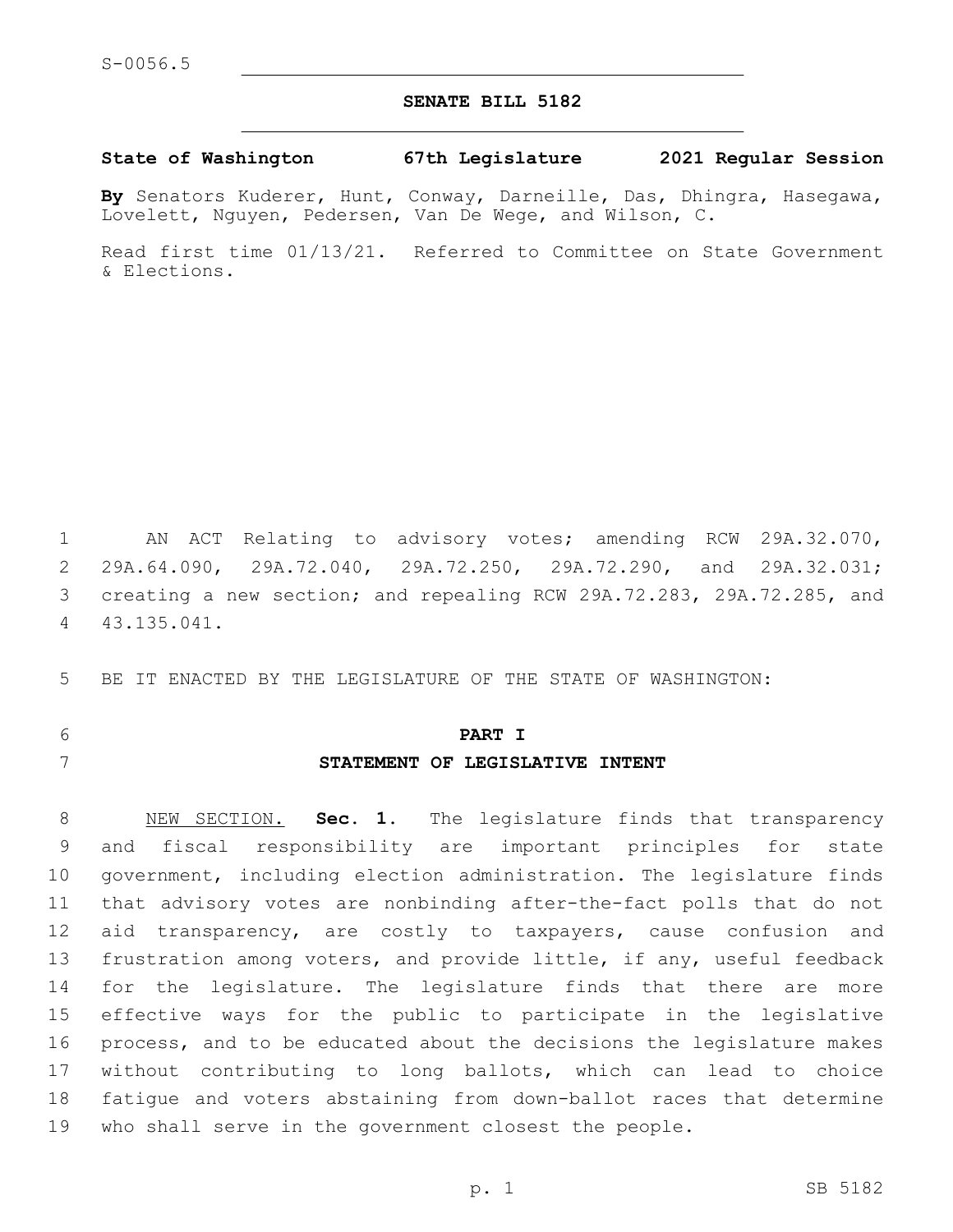| $\mathbf 1$    | PART II                                                               |
|----------------|-----------------------------------------------------------------------|
| $\overline{2}$ | REPEAL OF ADVISORY VOTES                                              |
|                |                                                                       |
| 3              | Sec. 2. RCW 29A.32.070 and 2016 c 83 s 1 are each amended to          |
| 4              | read as follows:                                                      |
| 5              | The secretary of state shall determine the format and layout of       |
| 6              | the voters' pamphlet published under RCW 29A.32.010. The secretary of |
| 7              | state shall print the pamphlet in clear, readable type on a size,     |
| 8              | quality, and weight of paper that in the judgment of the secretary of |
| $\mathcal{G}$  | state best serves the voters. The pamphlet must contain a table of    |
| 10             | contents. Measures and arguments must be printed in the order         |
| 11             | specified by RCW 29A.72.290.                                          |
| 12             | The secretary of state's name may not appear in the voters'           |
| 13             | pamphlet in his or her official capacity if the secretary is a        |
| 14             | candidate for office during the same year. His or her name may only   |
| 15             | be included as part of the information normally included for          |
| 16             | candidates.                                                           |
| 17             | The voters' pamphlet must provide the following information for       |
| 18             | each statewide issue on the ballot ((except measures for an advisory  |
| 19             | vote of the people whose requirements are provided in subsection (11) |
| 20             | of this section)):                                                    |
| 21             | (1) The legal identification of the measure by serial designation     |
| 22             | or number;                                                            |
| 23             | (2) The official ballot title of the measure;                         |
| 24             | (3) A statement prepared by the attorney general explaining the       |
| 25             | law as it presently exists;                                           |
| 26             | (4) A statement prepared by the attorney general explaining the       |
| 27             | effect of the proposed measure if it becomes law;                     |
| 28             | (5) The fiscal impact statement prepared under RCW 29A.72.025;        |
| 29             | (6) The total number of votes cast for and against the measure in     |
| 30             | the senate and house of representatives, if the measure has been      |
| 31             | passed by the legislature;                                            |
| 32             | (7) An argument advocating the voters' approval of the measure        |
| 33             | together with any statement in rebuttal of the opposing argument;     |
| 34             | (8) An argument advocating the voters' rejection of the measure       |
| 35             | together with any statement in rebuttal of the opposing argument;     |
| 36             | (9) Each argument or rebuttal statement must be followed by the       |
| 37             | names of the committee members who submitted them, and may be         |
| 38             | followed by a telephone number that citizens may call to obtain       |
| 39             | information on the ballot measure;                                    |
|                | SB 5182<br>p. 2                                                       |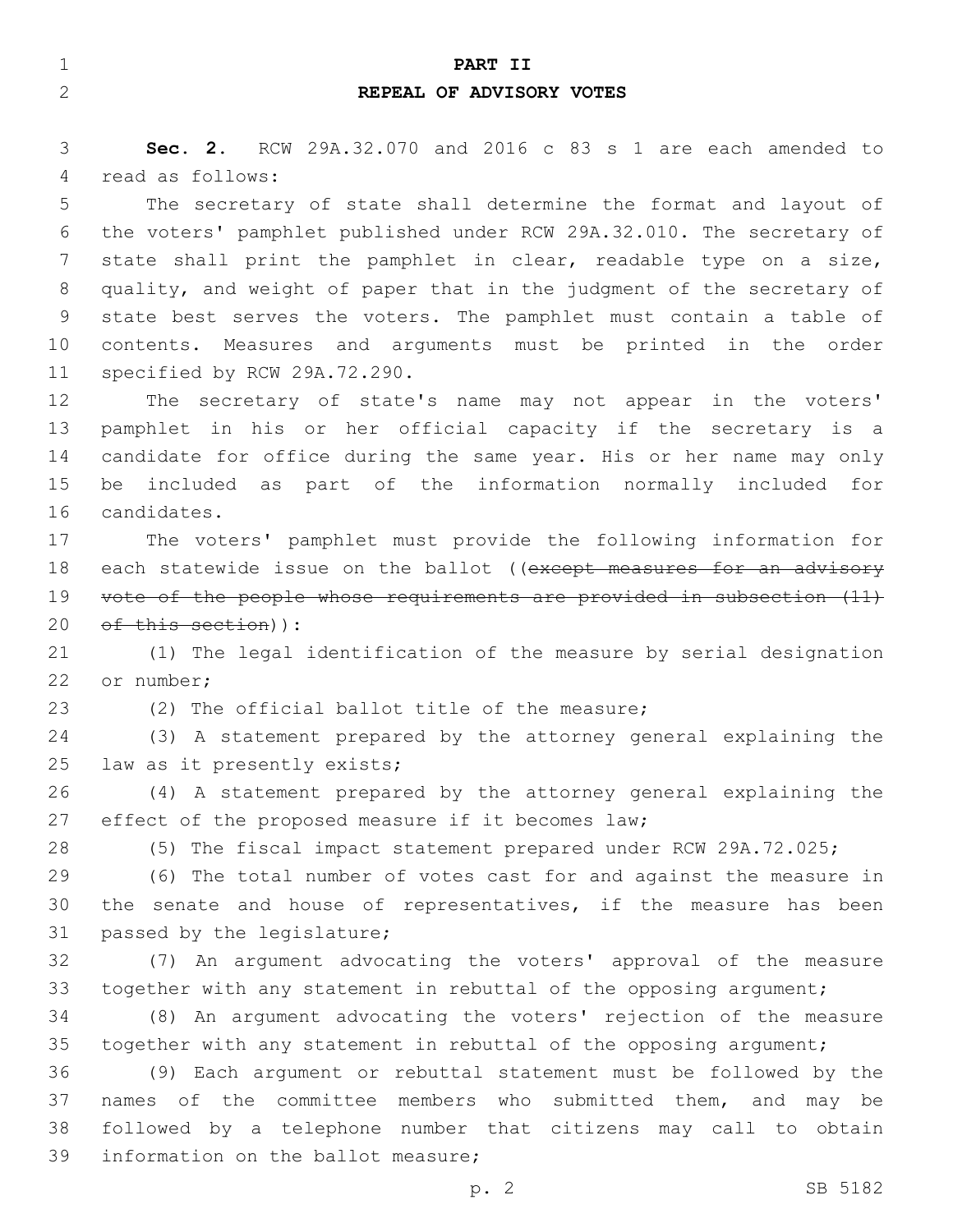1 (10) The full text of the measure( $(\div$ 

2 (11) Two pages shall be provided in the general election voters' 3 pamphlet for each measure for an advisory vote of the people under 4 RCW 43.135.041 and shall consist of the serial number assigned by the 5 secretary of state under RCW 29A.72.040, the short description 6 formulated by the attorney general under RCW 29A.72.283, the tax 7 increase's most up-to-date ten-year cost projection, including a 8 year-by-year breakdown, by the office of financial management under 9 RCW 43.135.031, and the names of the legislators, and their contact 10 information, and how they voted on the increase upon final passage so 11 they can provide information to, and answer questions from, the 12 public. For the purposes of this subsection, "names of legislators, 13 and their contact information" includes each legislator's position 14 (senator or representative), first name, last name, party affiliation 15 (for example, Democrat or Republican), city or town they live in, 16 office phone number, and office email address)).

17 **Sec. 3.** RCW 29A.64.090 and 2016 c 204 s 1 are each amended to 18 read as follows:

 When the official canvass of returns of any election reveals that the difference in the number of votes cast for the approval of a statewide measure and the number of votes cast for the rejection of such measure is less than two thousand votes and also less than one- half of one percent of the total number of votes cast on such measure, the secretary of state shall direct that a recount of all votes cast on such measure be made on such measure, in the manner provided by RCW 29A.64.041 and 29A.64.061, and the cost of such 27 recount will be at state expense. ((This section does not apply to any statewide advisory vote of the people that was placed on the 29 ballot pursuant to RCW 43.135.041 and the secretary of state shall not direct any recount for any statewide advisory vote of the people.))

32 **Sec. 4.** RCW 29A.72.040 and 2008 c 1 s 7 are each amended to read as follows:33

34 The secretary of state shall give a serial number to each 35 initiative, referendum bill, or referendum measure, ((or measure for 36 an advisory vote of the people,)) using a separate series for 37 initiatives to the legislature, initiatives to the people, referendum 38 bills, and referendum measures, ((and measures for an advisory vote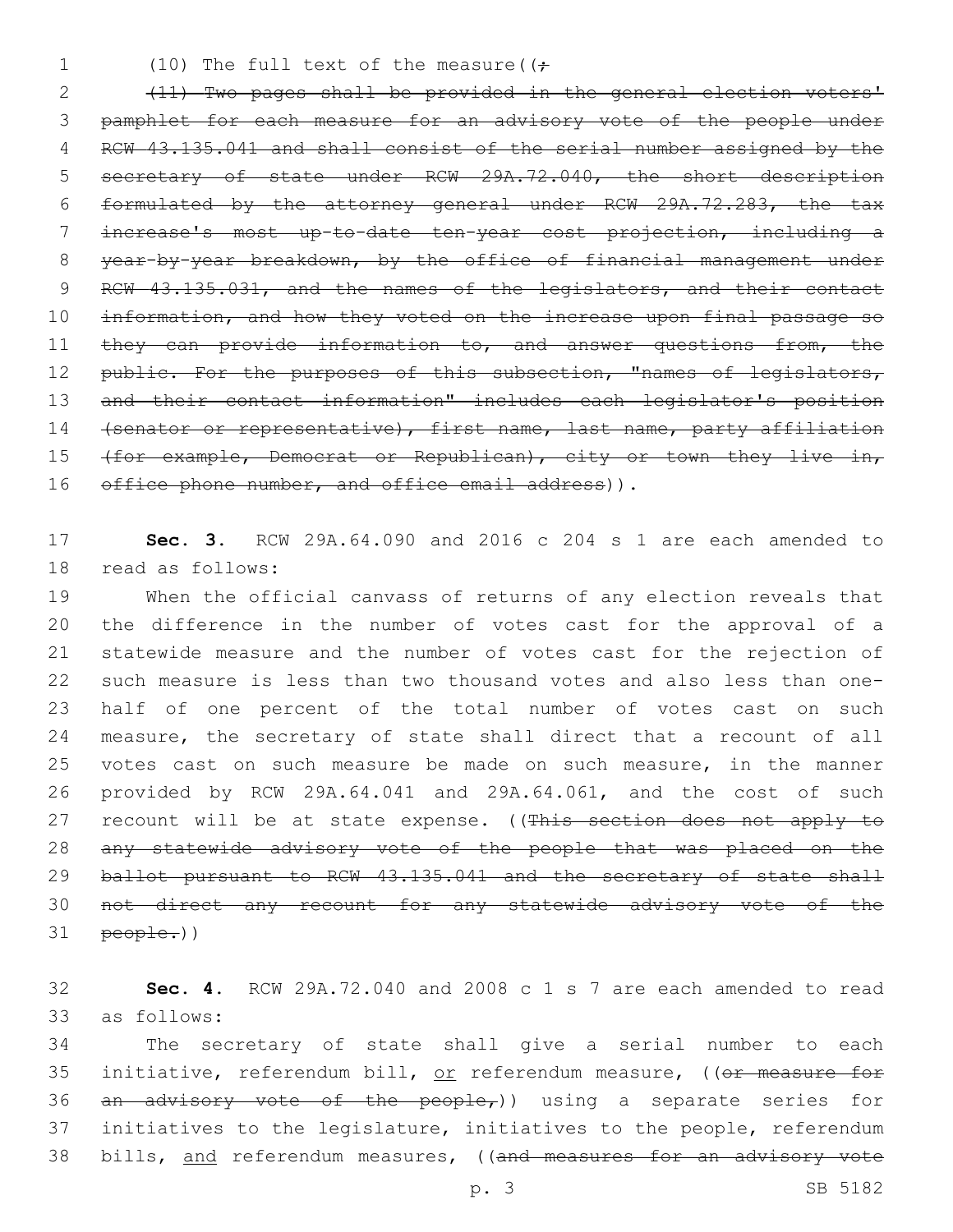$ef$  the people<sub>r</sub>)) and forthwith transmit one copy of the measure proposed bearing its serial number to the attorney general. Thereafter a measure shall be known and designated on all petitions, 4 ballots, and proceedings as "Initiative Measure No. . . . .," 5 "Referendum Bill No. . . . .," or "Referendum Measure No. . . . .  $((\tau))$ ." ((or "Advisory Vote No. . . . .."))

7 **Sec. 5.** RCW 29A.72.250 and 2013 c 11 s 75 are each amended to 8 read as follows:

 If a referendum or initiative petition for submission of a 10 measure to the people is found sufficient, the secretary of state shall at the time and in the manner that he or she certifies to the county auditors of the various counties the names of candidates for state and district officers certify to each county auditor the serial numbers and ballot titles of the several initiative and referendum measures ((and serial numbers and short descriptions of measures 16 submitted for an advisory vote of the people)) to be voted upon at the next ensuing general election or special election ordered by the 18 legislature.

19 **Sec. 6.** RCW 29A.72.290 and 2013 c 11 s 76 are each amended to read as follows:20

21 The county auditor of each county shall print the serial numbers 22 and ballot titles certified by the secretary of state on the official 23 ballots for the election at which initiative and referendum measures 24 ((and measures for an advisory vote of the people)) are to be 25 submitted to the people for their approval or rejection ( $\sqrt{t}$  the serial 26 numbers and ballot titles certified by the secretary of state and the 27 serial numbers and short descriptions of measures for an advisory 28 vote of the people)). They must appear under separate headings in the 29 order of the serial numbers as follows:

- 
- 30 (1) Initiatives to the people;
- 31 (2) Referendum measures;
- 32 (3) Referendum bills;
- 33 (4) Initiatives to the legislature;
- 34 (5) Initiatives to the legislature and legislative alternatives;
- 35 (6) ((Advisory votes;
- 36  $(7)$ ) Proposed constitutional amendments.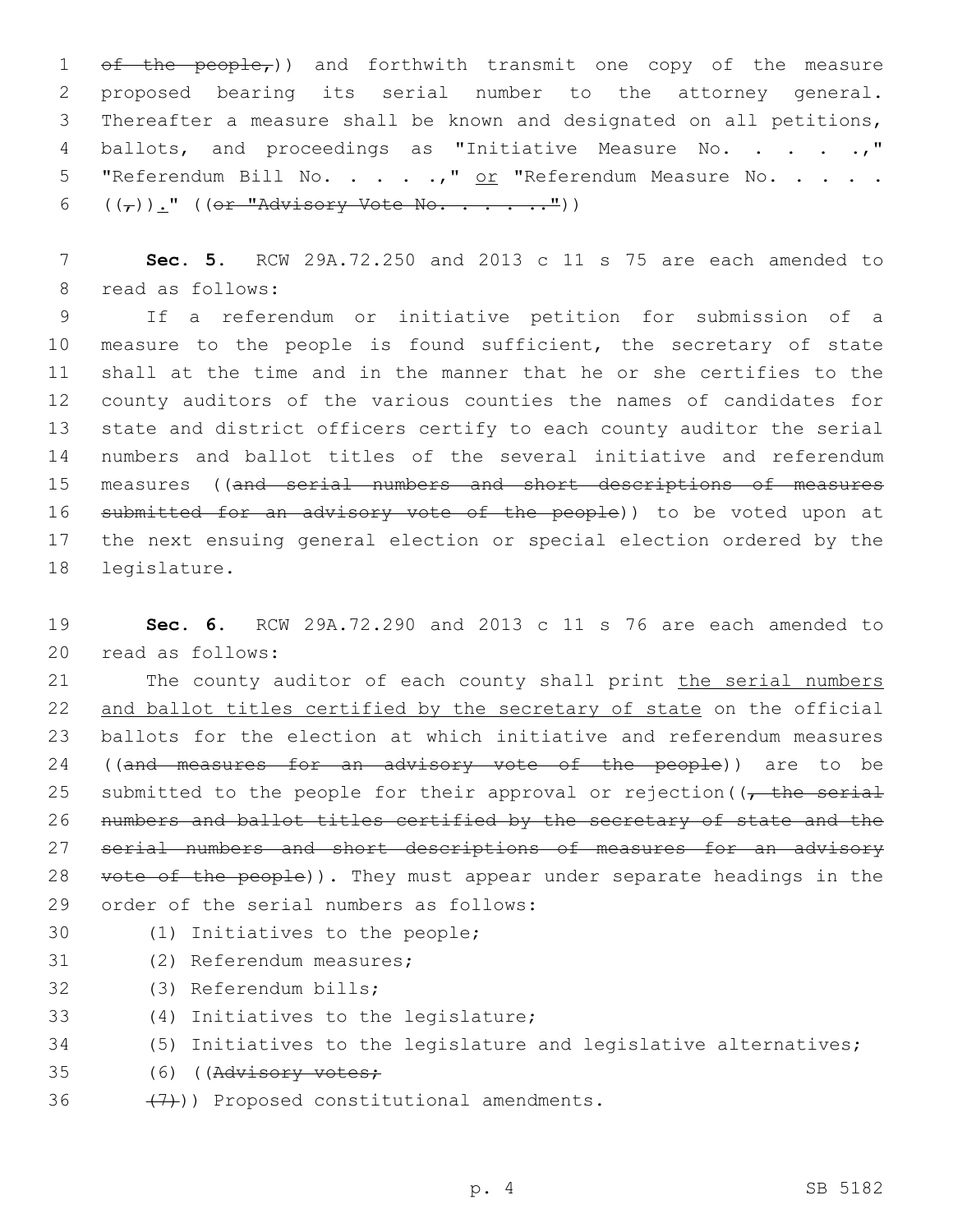NEW SECTION. **Sec. 7.** The following acts or parts of acts are each repealed:

 (1) RCW 29A.72.283 (Advisory vote on tax legislation—Short 4 description) and 2008 c 1 s 8;

 (2) RCW 29A.72.285 (Advisory vote on tax legislation—Short description filing and transmittal) and 2008 c 1 s 9; and

 (3) RCW 43.135.041 (Tax legislation—Advisory vote—Duties of the attorney general and secretary of state—Exemption) and 2016 c 1 s 5, 2013 c 1 s 6, 2010 c 4 s 3, & 2008 c 1 s 6.9

## **PART III**

### **INFORMATION REGARDING TAX MEASURES**

 **Sec. 8.** RCW 29A.32.031 and 2020 c 208 s 11 are each amended to 13 read as follows:

 The voters' pamphlet published or distributed under RCW 15 29A.32.010 must contain:

16 (1) Information about ((each measure for an advisory vote of the 17 people and)) each ballot measure initiated by or referred to the voters for their approval or rejection as required by RCW 29A.32.070;

 (2) In even-numbered years, statements, if submitted, from candidates for the office of president and vice president of the United States, United States senator, United States representative, 22 governor, lieutenant governor, secretary of state, state treasurer, state auditor, attorney general, commissioner of public lands, superintendent of public instruction, insurance commissioner, state senator, state representative, justice of the supreme court, judge of the court of appeals, or judge of the superior court. Candidates may also submit campaign contact information and a photograph not more than five years old in a format that the secretary of state determines to be suitable for reproduction in the voters' pamphlet;

 (3) In odd-numbered years, if any office voted upon statewide 31 appears on the ballot due to a vacancy, then statements and photographs for candidates for any vacant office listed in subsection 33 (2) of this section must appear;

 (4) Contact information for the public disclosure commission established under RCW 42.17A.100, including the following statement: "For a list of the people and organizations that donated to state and local candidates and ballot measure campaigns, visit www.pdc.wa.gov."